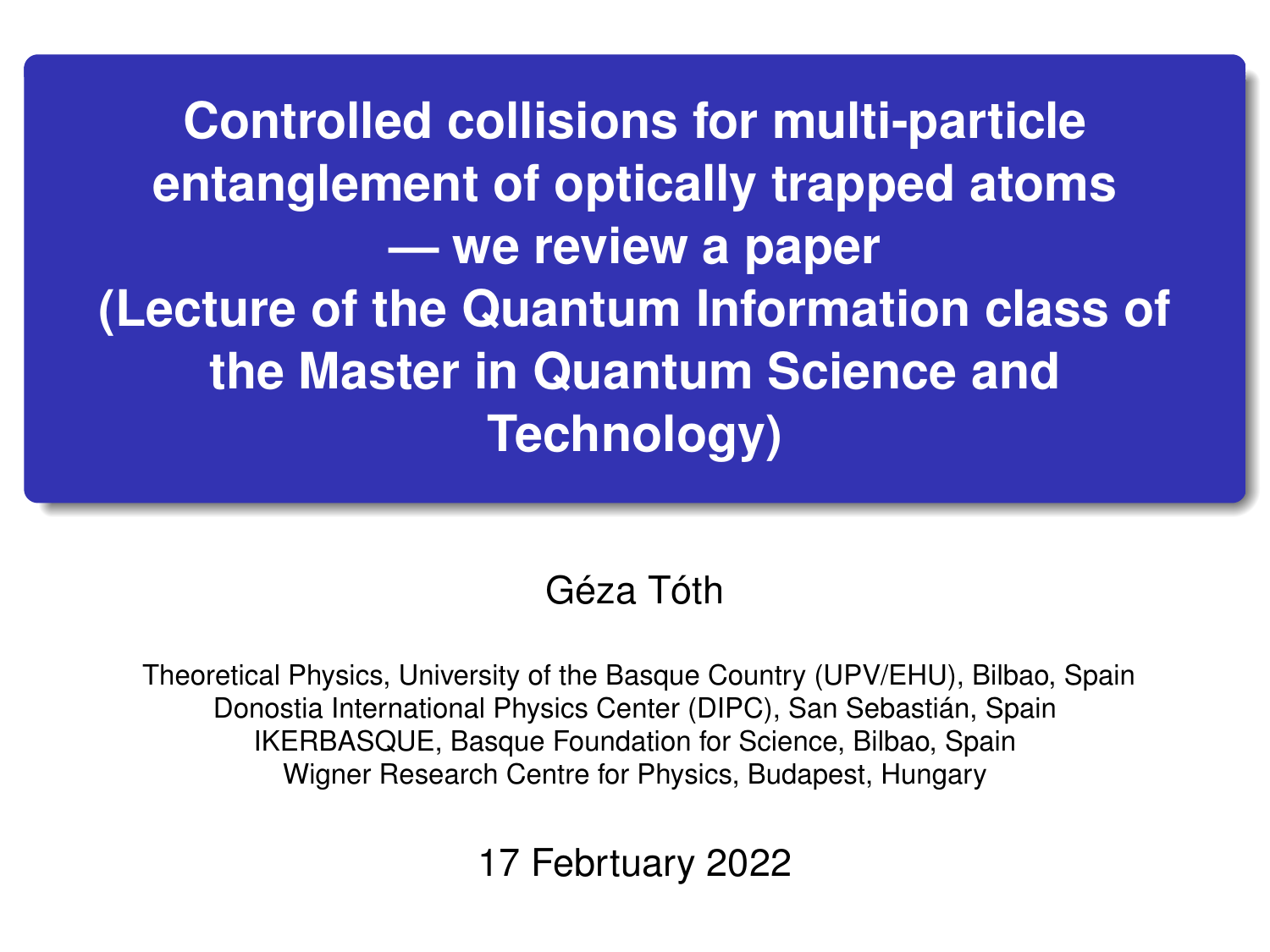## **Optical lattices of cold atoms**



Superfluid-Mott insulator phase transition, MPQ, Munich. [ Greiner, Mandel, Esslinger, Hänsch & Bloch, Nature 2002 ]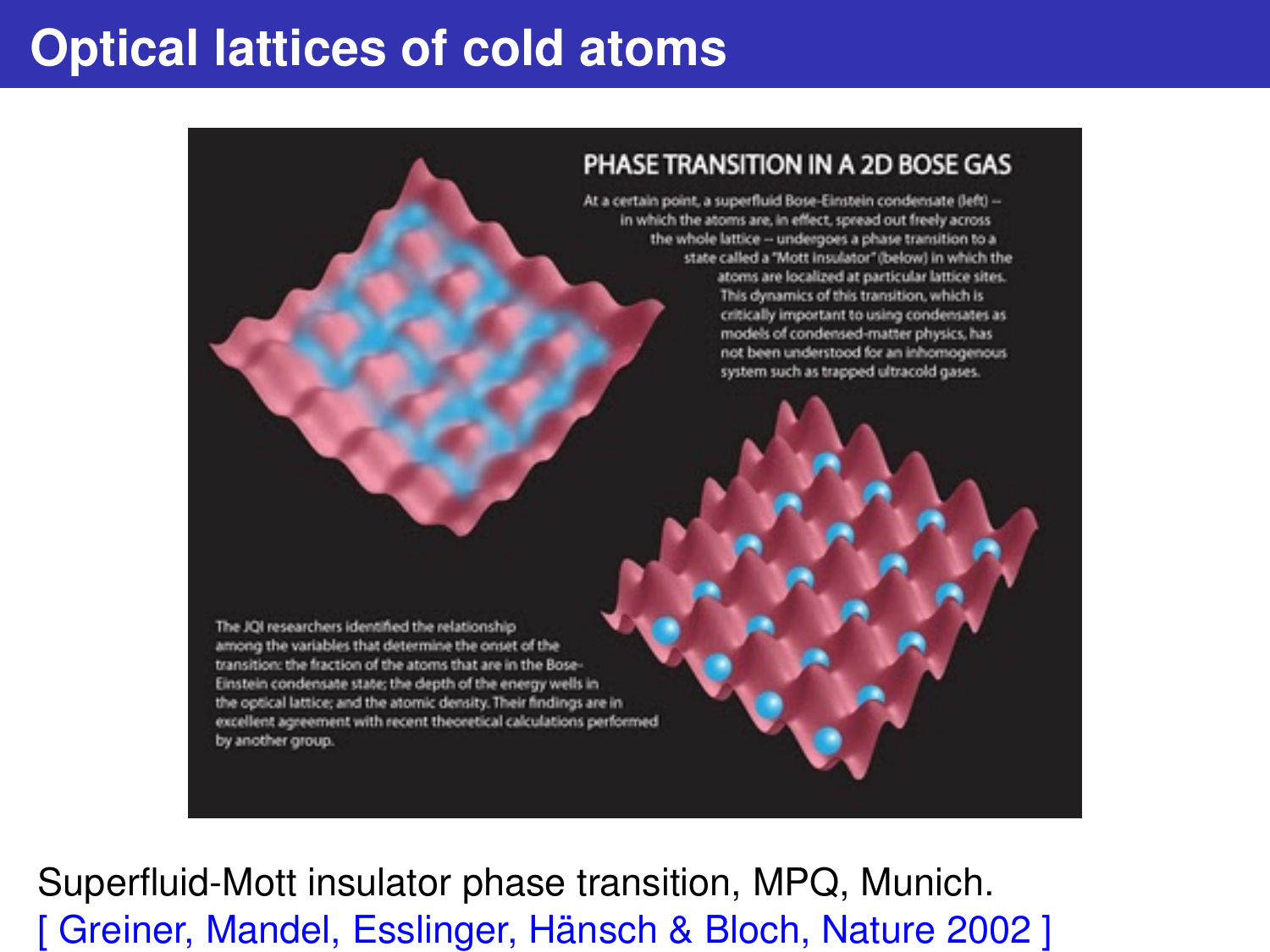• Hamiltonian: Bose-Hubbard model for two-state atoms:

$$
H = J_a \sum_{k} a_{k} a_{k+1}^{\dagger} + a_{k}^{\dagger} a_{k+1} + J_b \sum_{k} b_{k} b_{k+1}^{\dagger} + b_{k}^{\dagger} b_{k+1} + \sum_{k} U_a n_{a,k} (n_{a,k} - 1) + U_b n_{b,k} (n_{b,k} - 1) + U_{ab} n_{a,k} n_{b,k}.
$$

Tunneling between sites for species *<sup>a</sup>* and *<sup>b</sup>*, self-interaction for species *<sup>a</sup>* and *<sup>b</sup>*, and interaction between the two species.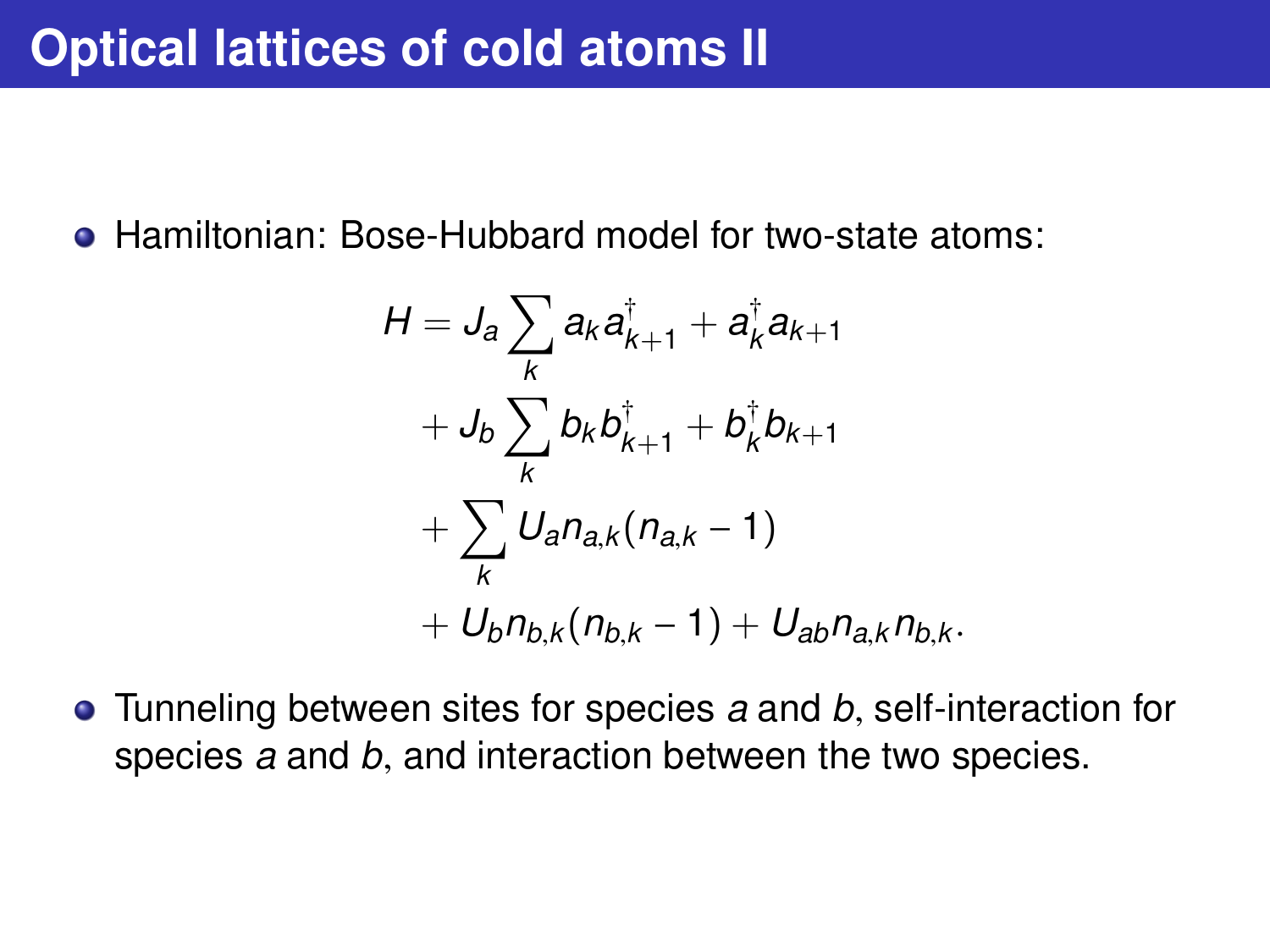# **Trapping atoms in an optical lattices**

- The idea of trapping with light is that they can trap the atoms such that the atoms "feel a force" towards areas with a high light intensity.
- This happens when they use red detuning, that is, they use a frequency smaller than the energy difference between the ground state and the excited state of a two-state atom. (It can also happen that they feel a force towards low areas with a low light intensity, when they use blue detuning.)
- This is the basis of optical dipole traps for neutral atoms.
- $\bullet$  See Eqs. (15) and (16), and Fig. 1 in

R. Grimm, M Weidemüller, and Y. B. Ovchinnikov, Advances in Atomic, Molecular and Optical Physics Vol. 42, 95-170 (2000); [link: https://arxiv.org/abs/physics/9902072.](https://arxiv.org/abs/physics/9902072)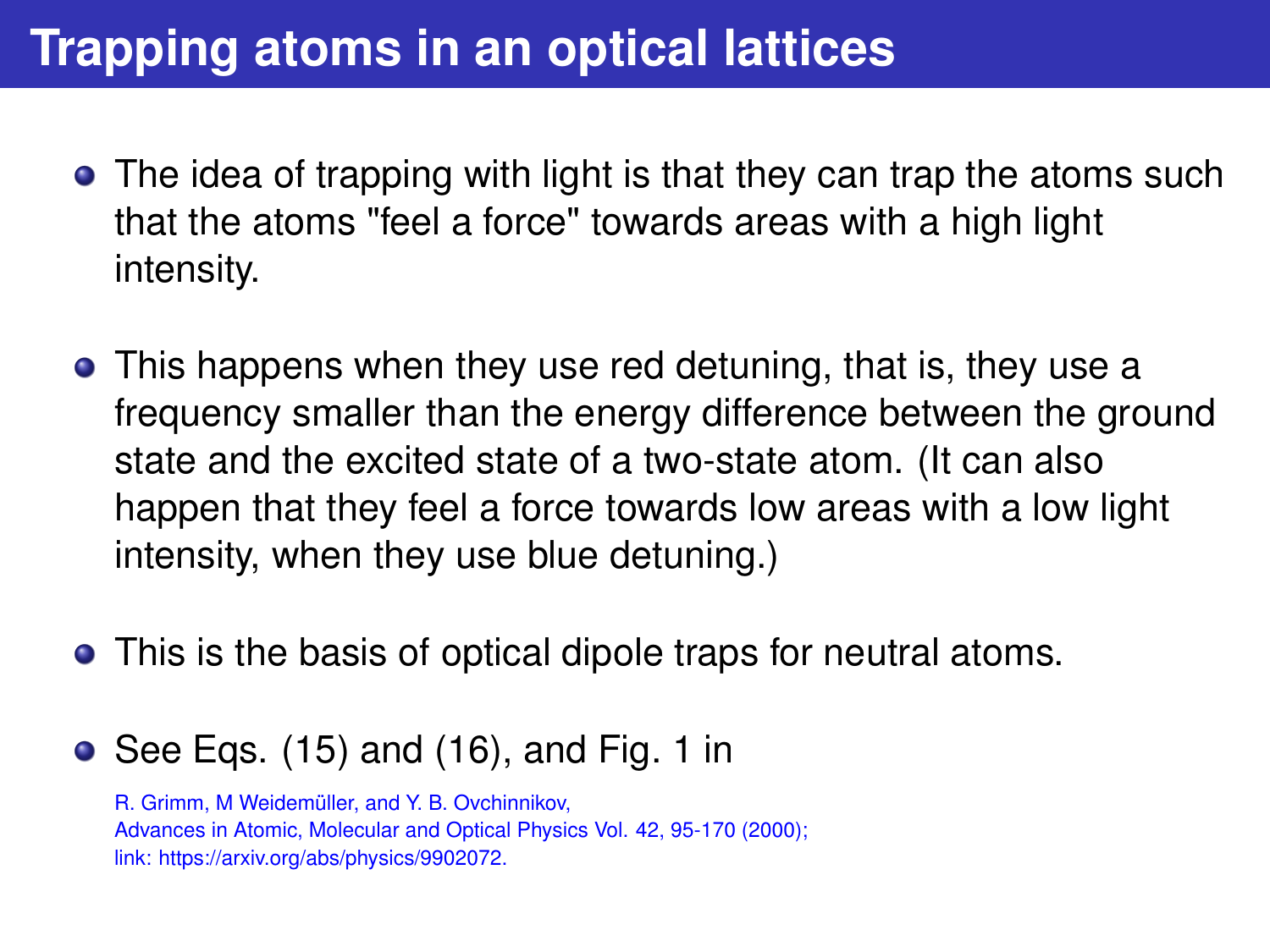# **Controlled collisions I**

• We will now review the paper

O. Mandel, M. Greiner, A. Widera, T. Rom, Th. W. Hänsch and I. Bloch, Controlled collisions for multi-particle entanglement of optically trapped atoms, Nature 425, 937 (2003).

In the experiment described in the paper, they use two potentials for two atomic states



Atoms in the two basis states can be trapped by different potentials

$$
\bigcup_{n=1}^{\infty} \mathcal{M}(X) \otimes \mathcal{M}(X)
$$

An atom can be delocalized by several lattices sites.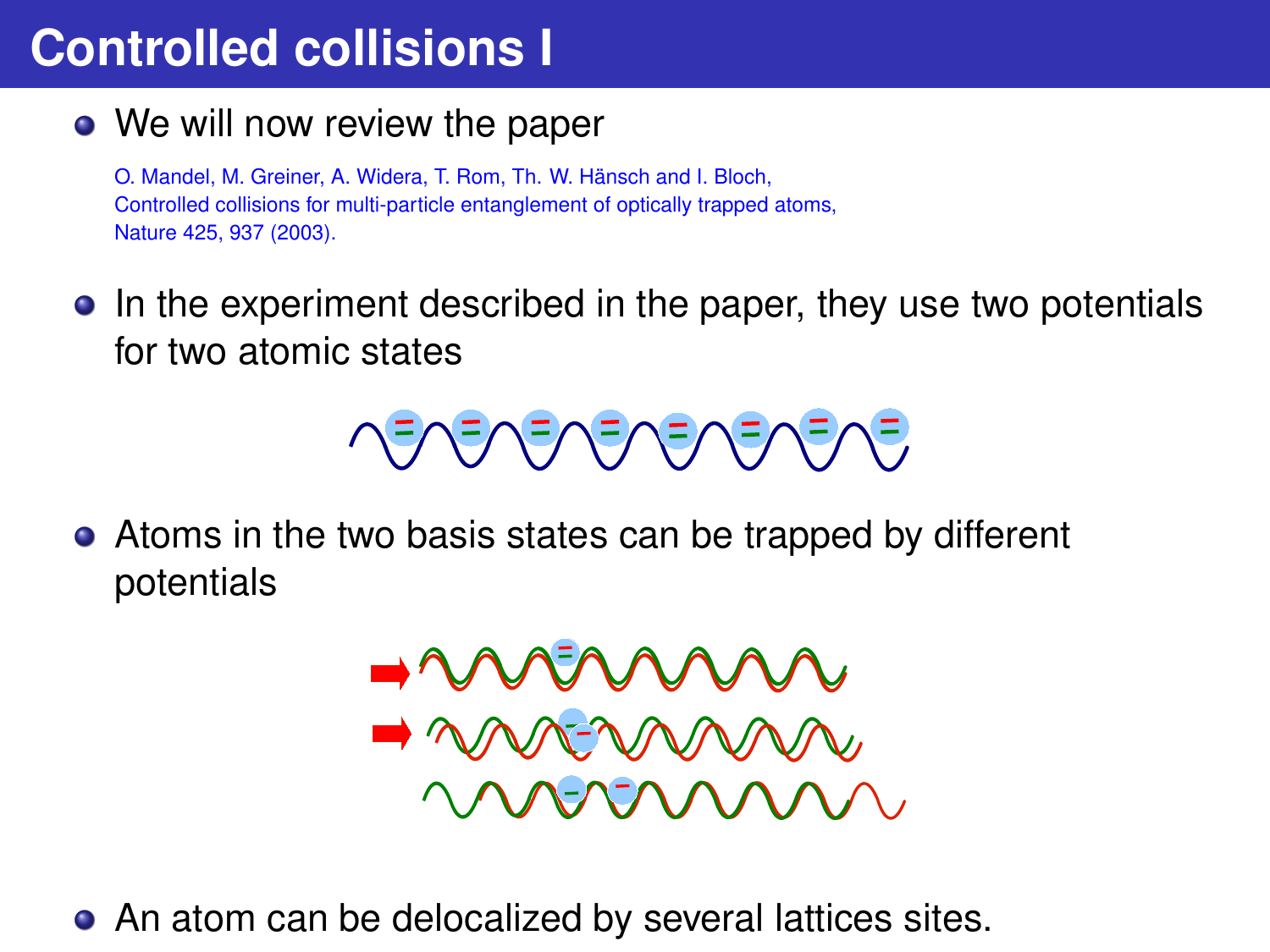## **Controlled collisions II**

#### • Two-particle example. They start from a  $|00\rangle$ <sub>z</sub> state.

lattice sites. To illustrate this, let us consider the case of two neighbouring atoms, initially in state  $|\Psi\rangle = |0\rangle, |0\rangle_{i+1}$  placed on the *i*th and  $(i + 1)$ th lattice site of the periodic potential in the spinstate (0). First, both atoms are brought into a superposition of two

# • They create an  $|11\rangle_X$  state by a  $\pi/2$  rotation around the *y*-axis.<br>
state  $|0\rangle$ . First, both atoms are brought into a superposition of two<br>
internal states  $|0\rangle$  and  $|1\rangle$ , using a  $\pi/2$  pulse such that  $|\Psi\rangle$

 $(|0\rangle_i + |1\rangle_i)(|0\rangle_{i+1} + |1\rangle_{i+1})/2$ . Then, a spin-dependent transport<sup>18</sup>

### $\bullet$  They move the optical lattice trapping atoms in state  $|1\rangle$  with respect to the lattice trapping atoms in state  $|0\rangle$

 $(|0\rangle_i + |1\rangle_i)(|0\rangle_{i+1} + |1\rangle_{i+1})/2$ . Then, a spin-dependent transport<sup>18</sup> splits the spatial wave packet of each atom such that the wave packet of the atom in state  $|0\rangle$  moves to the left, whereas the wave packet of the atom in state  $|1\rangle$  moves to the right. The two wave packets are separated by a distance  $\Delta x = \lambda/2$ , such that now  $|\Psi\rangle = (0,0)|0\rangle_{i+1}$ .  $|0\rangle_{i}|1\rangle_{i+2}+|1\rangle_{i+1}|0\rangle_{i+1}+|1\rangle_{i+1}|1\rangle_{i+2}\rangle/2$ , where in the notation atoms in state (0) have retained their original lattice site index and  $\lambda$  is the wavelength of the laser forming the optical periodic potential. The collisional interaction between the atoms<sup>5,12,19</sup> over a

• Note the term  $|1\rangle_{i+1}|0\rangle_{i+1}$ , which corresponds to the case that the two atoms are at the same site.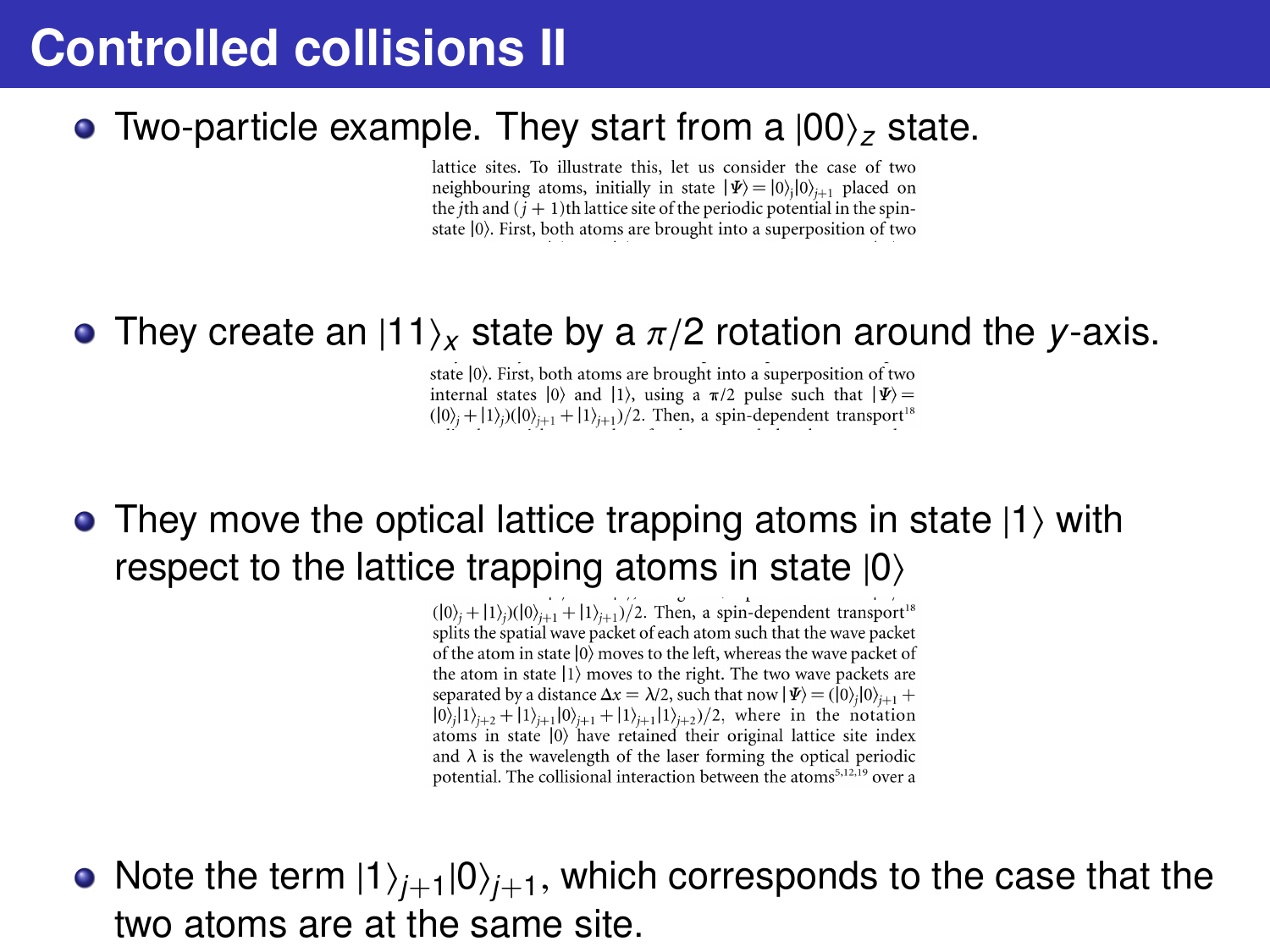Atoms on the same site interact with each other, due to that the term  $|1\rangle_{j+1}|0\rangle_{j+1}$ , picks up a phase<br>potential. The collisional interaction between the atoms<sup>512,19</sup> over a

time  $t_{\text{hold}}$  will lead to a distinct phase shift  $\varphi = U_{\text{old}} t_{\text{hold}} / \hbar$ , when

both atoms occupy the same lattice site  $j + 1$  resulting in:  $|\Psi\rangle$  =  $(|0\rangle_{i}|0\rangle_{i+1}+|0\rangle_{i}|1\rangle_{i+2}+e^{-i\varphi}|1\rangle_{i+1}|0\rangle_{i+1}+|1\rangle_{i+1}|1\rangle_{i+2})/2.$  Here  $U_{01}$ 

• This way they realize a two-qubit unitary gate

$$
U = diag(1, 1, \exp(-i\phi), 1) \equiv \exp\left(-i\frac{1-\sigma_z}{2} \otimes \frac{1+\sigma_z}{2}\phi\right).
$$

• After another  $π/2$  pulse (rotating back) we obtain<br>
proposed<sup>11</sup> for generating a state-dependent phase shift  $φ$ . The final<br>
many-body state after bringing the atoms back to their original

site and applying a last  $\pi/2$  pulse can be expressed as  $|\Psi\rangle =$  $\frac{1+e^{-i\phi}}{\lambda} |1\rangle, |1\rangle_{i+1} + \frac{1-e^{-i\phi}}{\lambda} |BEL\rangle$ . Here [BELL) denotes the Belllike state corresponding to  $(|0\rangle_i(|0\rangle_{i+1} - |1\rangle_{i+1}) + |1\rangle_i|0\rangle_{i+1} +$  $|1\rangle_{i+1}$ ))/2.

Thus, for  $\phi = \pi$ , we get the Bell state. For  $\phi = 2\pi$ , we obtain again the initial state.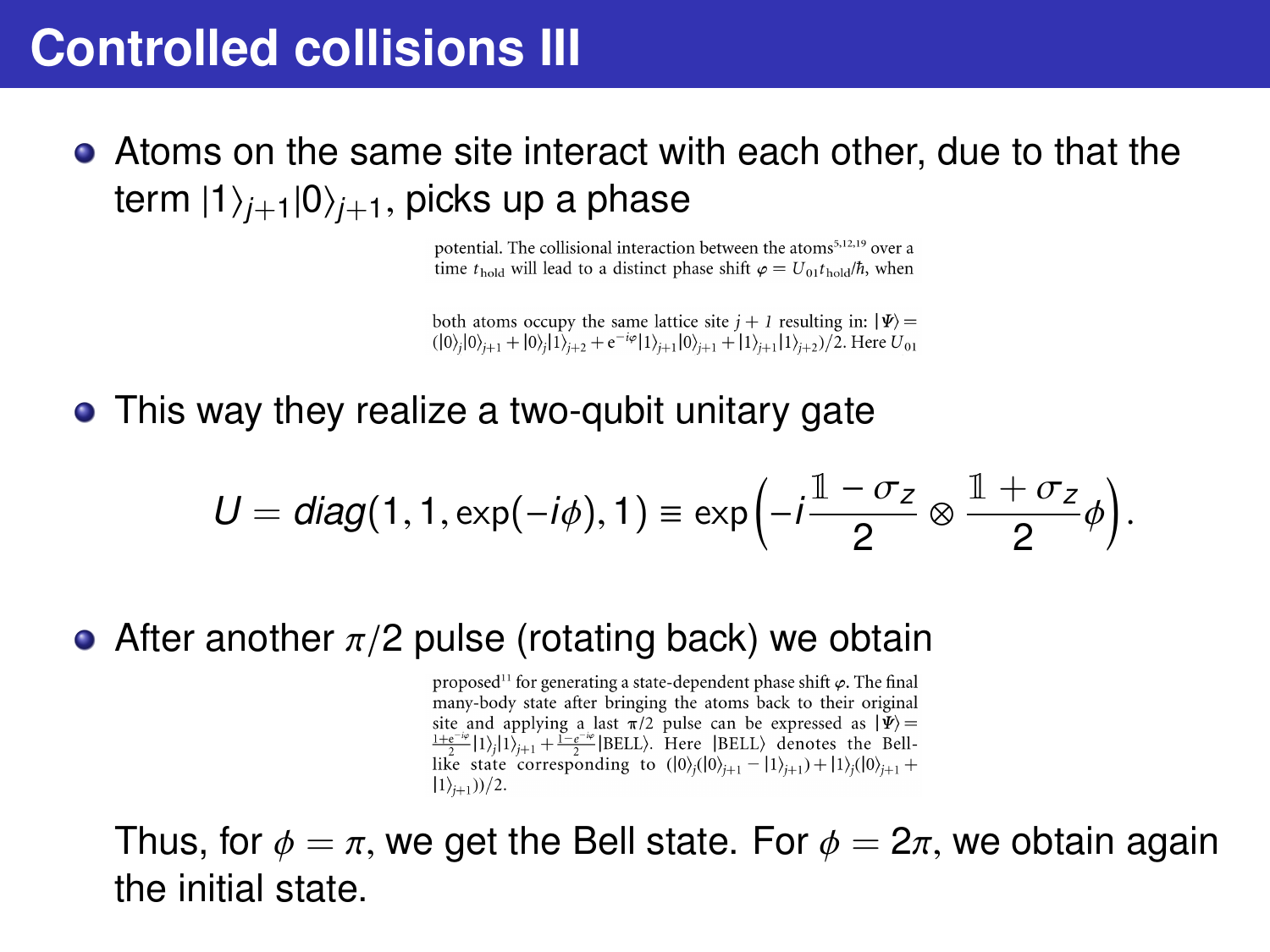## For three particles, we can produce a Grenberger-Horne-Zielinger (GHZ) state

This scheme can be generalized when more than two particles are placed next to each other, starting from a Mott insulating state of matter<sup>9,10</sup>. In such a Mott insulating state, atoms are localized to lattice sites, with a fixed number of atoms per site. For three particles for example, one can show that if  $\varphi = (2n + 1)\pi$  (with *n* being an integer), so-called maximally entangled Greenberger-Horne-Zeilinger (GHZ) states<sup>20</sup> are realized. For a string of  $N > 3$  atoms,

### For more three particles, we can produce a so-called cluster state. It is a highly entangled state

Zeilinger (GHZ) states<sup>20</sup> are realized. For a string of  $N \geq 3$  atoms, where each atom interacts with its left- and right-hand neighbour (see Fig. 1), the entire string of atoms can be entangled to form socalled cluster states in a single operational step<sup>5,6</sup>. The controlled